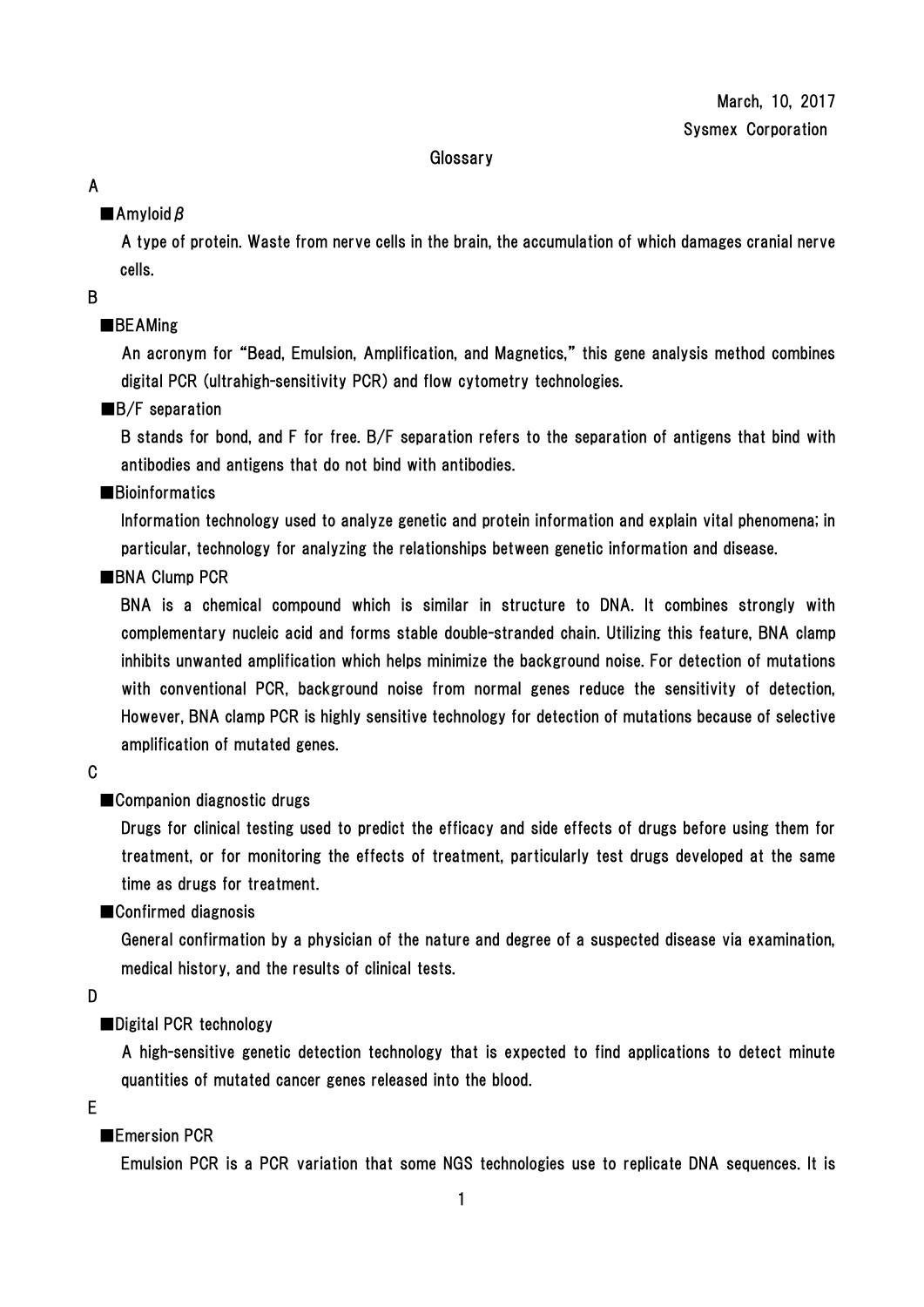conducted on a bead surface within tiny water bubbles floating on an oil solution.

F

### ■FISH testing

A technique that uses fluorescent material binding only specific genes to detect target genes within chromosomes.

#### ■Flow cytometry

Method involving the flow dispersion of minute particles and the use of laser light to optically analyze the minute flows. Used primarily to measure individual cells.

#### ■Flow FISH system

The flow FISH test system, designed for the detection of specific gene abnormalities in cells, can analyze stained cells by MI-FCM. Captured FISH cell images are shown on the display of the system.

G

#### ■Gene diagnostic panel

A type of assay that enables simultaneous analysis of the mutation, amplification and combination of multiple diagnostically important genes.

#### ■Genome

The minimum amount of genetic information common to all members of a species. Genes form the blueprint for an organism's makeup; a genome is the set of genes that carries the minimum amount of information necessary to construct a single organism.

H

#### ■HDL function

HDL is an acronym for high density lipoprotein, considered "good cholesterol." HDL function helps eliminate excessive cholesterol.

### ■Healthcare testing (business sector)

Generic term for all testing in a healthcare context, including testing in hospital laboratories, POC testing, home testing, and preventative testing.

I

#### ■Imaging flow cytometry

Flow cytometry (FCM) is a method involving the flow dispersion of minute particles and the use of laser light to optically analyze minute flows. Used primarily to observe individual cells, imaging FCM is a proprietary Millipore technology that combines FCM for processing large quantities of cells with the rapid capture of images of cell morphology, fluorescent imaging and automated digital image analysis.

### ■Immune checkpoint inhibitor

Cancer cells block the workings of the immune system and inhibit attacks by immune cells. This braking is called an immune checkpoint. An immune checkpoint inhibitor prevents this braking mechanism, activating immune cells' response to cancer cells.

#### ■Immune serum testing

Tests that check for the hepatitis virus or the appearance of specific proteins indicating the presence of cancer.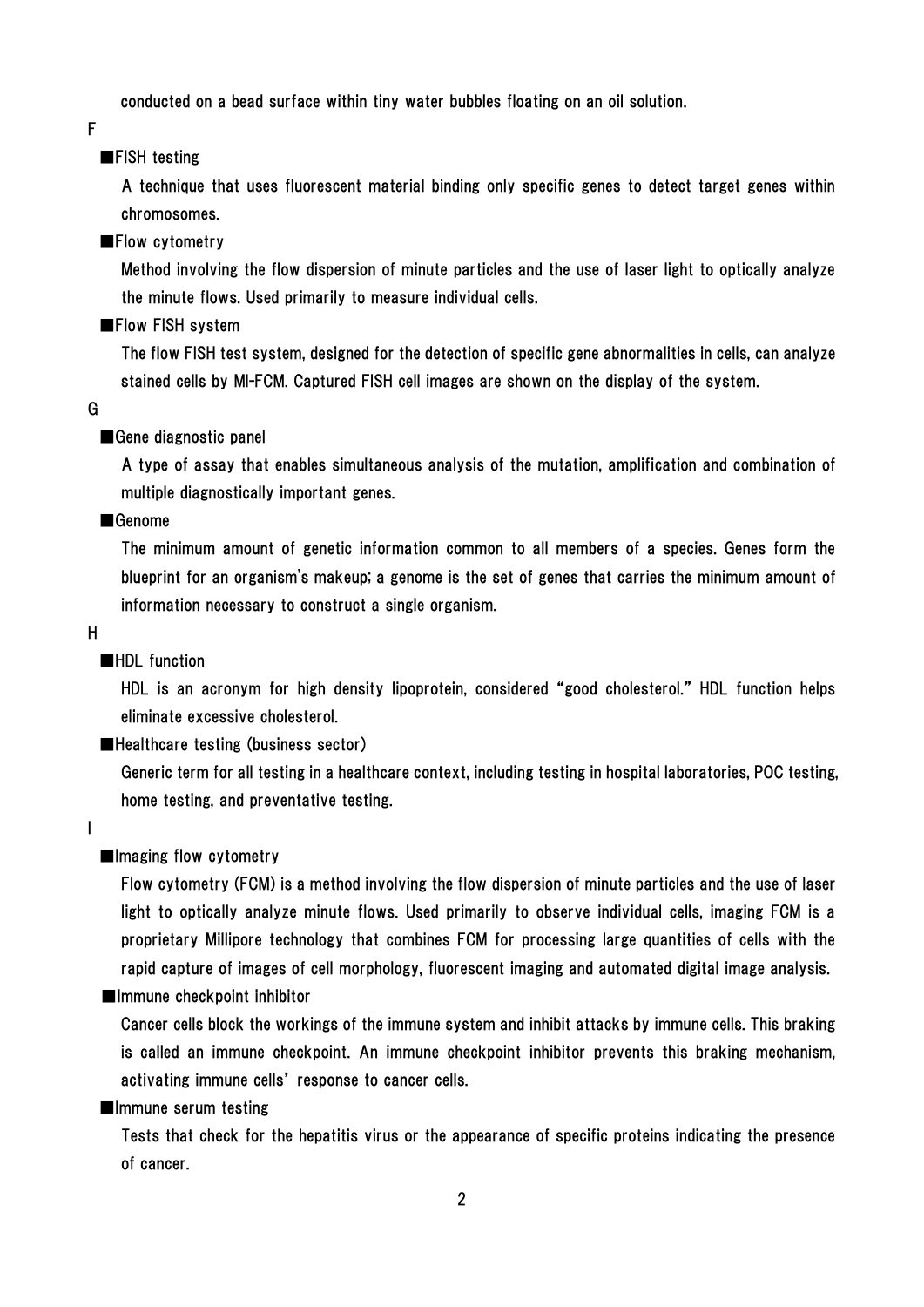### ■Infection

A disease caused by organisms that invade a living body through the mouth, skin or other transmission route and either propagate or generate toxins within the body. (This is a wider definition than "infectious disease".)

J

K

L

### ■Liquid biopsy

Detection of cancer or other diseases by testing blood or other bodily fluids. This type of testing is less invasive than conventional physical biopsies.

#### M

#### ■Modular concept

Individual modules can be combined to create a diverse variety of product configurations. The series also allows for flexibility in testing throughput, increasing or reducing capacity in line with customer needs.

#### N

#### ■Next-generation sequencer

An analyzer capable of simultaneously reading large quantities of DNA bases and sequences that contain genetic information.

■Non-laboratory clinical testing

Tests carried out directly on the body such as X-rays, electrocardiograms (ECGs), and electroencephalograms (EEGs).

O

### P

■PCR

A gene amplification technology for copying small quantities of DNA to produce larger quantities.

## ■Personalized Medicine

Treatment designed to meet specific characteristics of an individual patient.

■Plasma sequencing technology

This gene sequence analysis technology assigns a unique identifier to each DNA molecule, allowing each gene to be identified, and then amplifies the DNA, enabling a high degree of specificity and sensitivity. This technology features a lower error rate than general next-generation gene sequence analysis, allowing for highly sensitive multigene testing of liquid biopsy specimens.

### ■Post genome

This refers to the search for useful genes and identification of their functions, and the identification of the differences in base sequences that give rise to variation among individuals. Progress in post genome research is expected to contribute to developments in medical technology such as "tailor-made therapies" produced according to an individual's particular sequence of bases.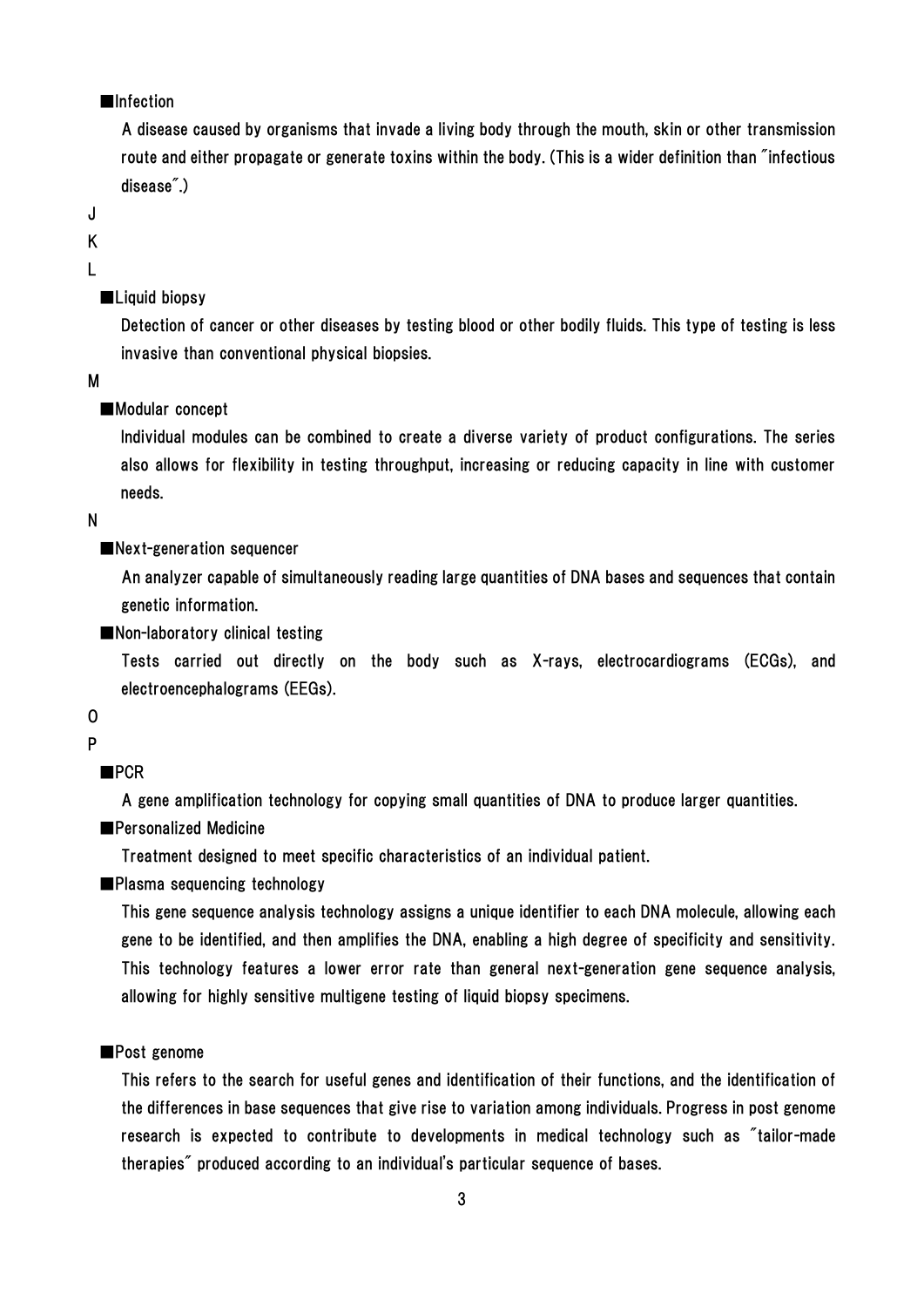#### ■Primary care

This refers to the provision of integrated, accessible health care services by clinicians who are accountable for addressing a large majority of personal health needs, developing a sustained partnership with patients, and practicing in the context of family and community.

# Q

### R

### ■RAS gene

A gene whose mutations are known to cause cancer.

### ■Regenerative medicine

Regenerative medicine refers to the active use of cells to restore the function of structures or organs in the living body that have suffered functional damage or failure.

#### ■Reagent

A pharmaceutical product for medical use in laboratory testing, also called an in vitro diagnostic product.

It is not used directly on the human body, but on blood or other bodily fluids sampled from the body.

#### ■Risk diagnosis

Tests that determine what types of disease a person may develop in future.

#### S

#### ■SAKIGAKE Designation System

A system giving priority to the consultation and review for regulatory approval of innovative drugs that satisfy designated conditions.

#### ■Screening

Screening is the process of between the normal and the abnormal. In laboratory testing, its purpose is to distinguish between items that require detailed investigation and those that do not.

■Sensitivity (includes explanation of anticancer drugs)

Effectiveness of drugs on patients. Effects and efficacy of the same drug vary from patient to patient.

## ■Specimen

Material necessary for testing. May include blood, cerebrospinal fluid, pus, punctured fluid, urine and feces. Also called test material.

#### T

### ■Tau proteins

A type of protein. Substances that accumulate in nerve cells of the brain and are thought to cause Neurofibrillary tangle.

■Tumor marker

Tumor markers are substances produced only by tumor cells that are detectable in urine and blood samples. The detection of these markers and measurement of their volume is used to aid cancer diagnosis and in assessing its clinical progress.

#### U

#### ■Urinalysis/urine testing

Urinalysis investigates whether sugar, protein, or blood is present in urine. It is used to check for the